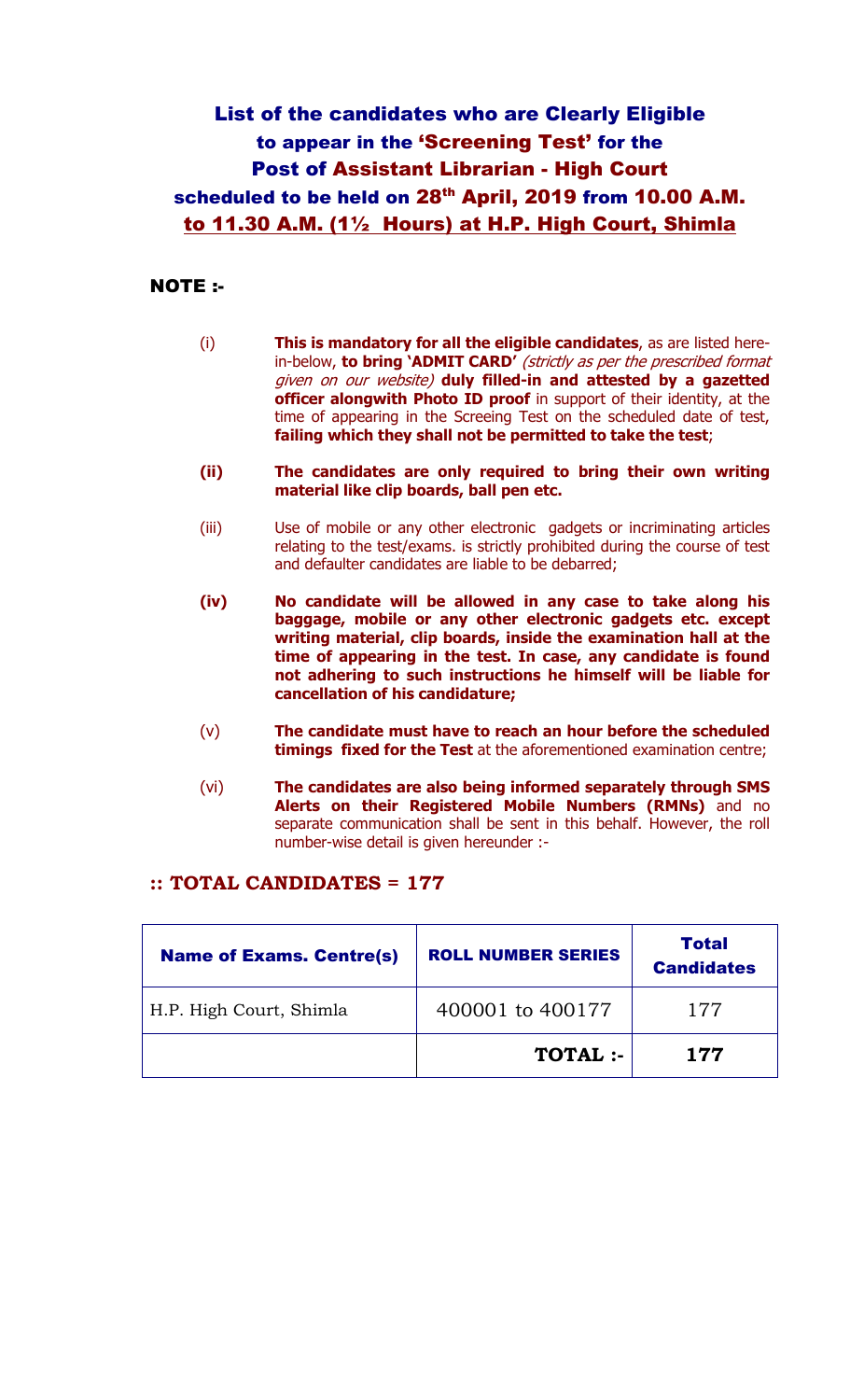| <b>S1. No.</b> | Roll No. | Name of the Candidate(s) | <b>Father's Name</b>            | Date of<br><b>Birth</b> | Bank Ref. No. |
|----------------|----------|--------------------------|---------------------------------|-------------------------|---------------|
| 1              | 400001   | <b>Arun Kumar</b>        | Onkar Chand                     | $12$ -Sep-89            | DU99101794    |
| $\overline{2}$ | 400002   | Saghir Alam Khan         | Late Abdul Sattar<br>Khan       | 10-Jan-81               | DU99107576    |
| 3              | 400003   | <b>Sunil Kumar</b>       | Sonam                           | 25-Jan-90               | DU99112941    |
| $\overline{4}$ | 400004   | Anju Chaudhary           | K S Chaudhary                   | 06-Jun-90               | DU99113315    |
| 5              | 400005   | <b>Balram</b>            | Maiku Lal                       | 12-Oct-84               | DU99118176    |
| 6              | 400006   | Vijendra Kumar Gupta     | Late Sh. Dhruva<br>Prasad Gupta | 10-Jan-78               | DU99120521    |
| $\overline{7}$ | 400007   | Anil Kumar Rana          | Pirthi Singh                    | 15-Feb-90               | DU99128919    |
| 8              | 400008   | Vijay Kumar Rai          | Kashi Ram Rai                   | 21-Feb-91               | DU99135103    |
| 9              | 400009   | Surbhi Anand             | Rajinder Kumar<br>Sahni         | 07-May-85               | DU99137486    |
| 10             | 400010   | <b>Mohit Sahu</b>        | Shri Mahesh<br>Chandra Sahu     | 09-Nov-92               | DU99138371    |
| 11             | 400011   | Vaibhay Kumar            | J P Singh                       | 09-Sep-92               | DU99168044    |
| 12             | 400012   | <b>Prem Chand</b>        | Sh Hari Ram                     | 08-Aug-78               | DU99183708    |
| 13             | 400013   | <b>Mohammad Salim</b>    | Shamim Ahmad                    | 08-Jul-95               | DU99188733    |
| 14             | 400014   | Manu                     | Dharuv Chand                    | 12-Aug-83               | DU99191546    |
| 15             | 400015   | <b>Jitender Sharma</b>   | Sh Shri Ram Sharma              | 05-Apr-75               | DU99210644    |
| 16             | 400016   | Raj Kumar                | Pal Singh                       | 15-Apr-92               | DU99211915    |
| 17             | 400017   | Vipin Garg               | Ram Kumar                       | 15-Nov-88               | DU99241708    |
| 18             | 400018   | <b>Rahul Dabra</b>       | Dalip Singh                     | 07-Jan-91               | DU99242294    |
| 19             | 400019   | <b>Jitender Kumar</b>    | Kesaw Ram                       | 15-Apr-84               | DU99243550    |
| 20             | 400020   | Anil Kumar               | Rup Chand                       | 30-Oct-93               | DU99246808    |
| 21             | 400021   | <b>Amit Kumar</b>        | Rattan Chand                    | 10-Oct-83               | DU99278740    |
| 22             | 400022   | <b>Neetu Yadav</b>       | Kedar Nath Yadav                | 17-Jul-93               | DU99281151    |
| 23             | 400023   | <b>Shail Din</b>         | Late Sh Ali<br>Mohammad         | 15-Oct-78               | DU99299382    |
| 24             | 400024   | Deepika Thakur           | Ram Rattan Thakur               | 04-Jul-91               | DU99300801    |
| 25             | 400025   | Jyoti Rani               | Harpal Singh                    | 02-Mar-89               | DU99304001    |
| 26             | 400026   | Ravi Prakash Sah         | Satya Deo Sah                   | 22-Jan-93               | DU99318283    |
| 27             | 400027   | <b>Ritu Devi</b>         | Chambel Singh                   | 24-Mar-80               | DU99337269    |
| 28             | 400028   | <b>Atul Saxena</b>       | Raghu Nandan Lal                | 12-Dec-84               | DU99341065    |
| 29             | 400029   | Anuradha                 | Shyam Lal                       | 26-Feb-83               | DU99358450    |

Total Candidates : 177 (From Roll No. 400001 to 400177)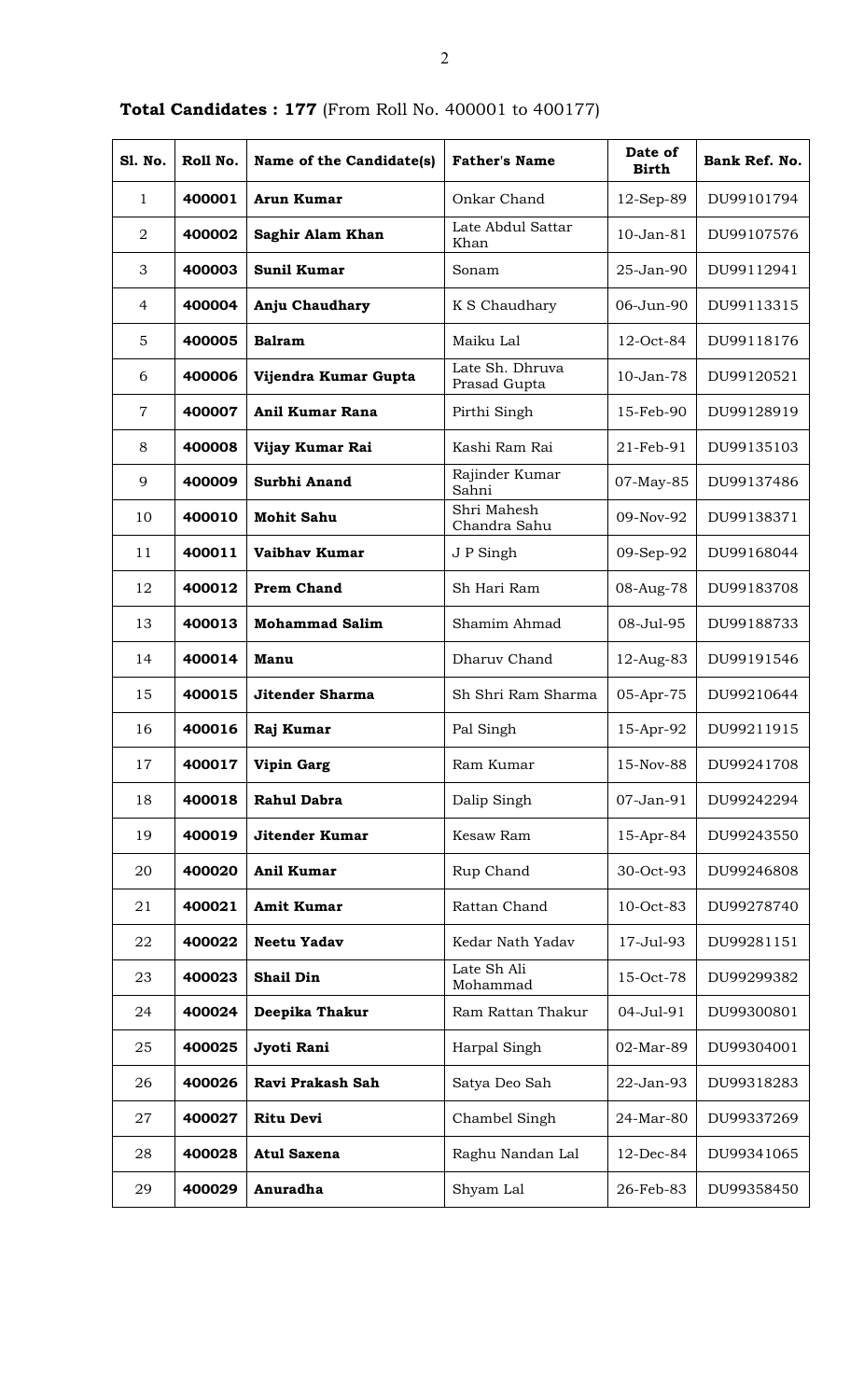| <b>S1. No.</b> | Roll No. | Name of the Candidate(s) | <b>Father's Name</b>      | Date of<br><b>Birth</b> | Bank Ref. No. |
|----------------|----------|--------------------------|---------------------------|-------------------------|---------------|
| 30             | 400030   | Puja Thakur              | Dhian Singh               | 13-Sep-77               | DU99362002    |
| 31             | 400031   | <b>Vijay Singh</b>       | A S Singh                 | 25-Jan-80               | DU99365717    |
| 32             | 400032   | <b>Vineet Kumar</b>      | Ramesh Jha                | 30-Jun-77               | DU99372713    |
| 33             | 400033   | <b>Vandana</b>           | Chaman Singh              | 11-Dec-92               | DU99375179    |
| 34             | 400034   | Puspanjali Joshi         | Ram Gopal Joshi           | 07-Jul-92               | DU99394335    |
| 35             | 400035   | <b>Suresh Kumar</b>      | Tashi Phunchog            | 27-Jun-84               | DU99405264    |
| 36             | 400036   | Jyoti Sharma             | Raj Kumar Joshi           | 30-Sep-76               | DU99408494    |
| 37             | 400037   | Deepti                   | Ravinder Singh            | 23-Jan-93               | DU99410871    |
| 38             | 400038   | <b>Anita Thakur</b>      | Bikham Chand<br>Verma     | 29-Feb-76               | DU99413999    |
| 39             | 400039   | Kirana Kumar D           | Late Dayananda            | 04-Jul-81               | DU99419499    |
| 40             | 400040   | Bhawana Chauhan          | Laxman Singh              | 31-Dec-84               | DU99421277    |
| 41             | 400041   | <b>Mohammad Asif</b>     | Munney Khan               | 11-Jun-83               | DU99422213    |
| 42             | 400042   | Veena Devi               | <b>Bhagat Ram</b>         | 04-May-84               | DU99434588    |
| 43             | 400043   | Dhani Ram                | Mahant Ram                | 11-Dec-90               | DU99435445    |
| 44             | 400044   | Ravi Dhiman              | Mali Ram Dhiman           | 19-Jun-80               | DU99437120    |
| 45             | 400045   | <b>Anil Kumar</b>        | Jagdish Chand             | 20-Mar-88               | DU99437664    |
| 46             | 400046   | Anupama Vaidya           | S.K. Anand                | 15-Jul-77               | DU99439455    |
| 47             | 400047   | <b>Kiran Lata</b>        | Joginder Singh            | 01-Jul-91               | DU99448757    |
| 48             | 400048   | <b>Naresh Devi</b>       | Sh. Krishan Dass          | 16-Apr-79               | DU99464268    |
| 49             | 400049   | Deepak Kumar             | Kishori Lal               | 19-Aug-88               | DU99473372    |
| 50             | 400050   | Lalit Kumar              | Hari Singh                | 03-Dec-79               | DU99373676    |
| 51             | 400051   | <b>Ajay Singh</b>        | Jaswant Singh<br>Pathania | 16-Jun-75               | DU99475363    |
| 52             | 400052   | Archana Rana             | <b>Bhagmal Rana</b>       | 04-Jul-92               | DU99475730    |
| 53             | 400053   | <b>Mahavir</b>           | Chander Mohan             | 11-Mar-92               | DU99481695    |
| 54             | 400054   | <b>Sheetal Bam</b>       | Sirmour Singh Bam         | 27-Aug-78               | DU99490173    |
| 55             | 400055   | Dheeraj Singh Negi       | Satender Singh Negi       | 23-Nov-87               | DU99500343    |
| 56             | 400056   | Manoj Gautam             | Amar Singh                | 09-May-77               | DU99490041    |
| 57             | 400057   | Shilpi                   | Kamal Dev Rana            | 09-Dec-91               | DU99519837    |
| 58             | 400058   | <b>Pyar Chand</b>        | Ramesh                    | 13-Sep-88               | DU99520688    |
| 59             | 400059   | Sugandha Bajaj           | Satish Bajaj              | 02-Sep-95               | DU99534342    |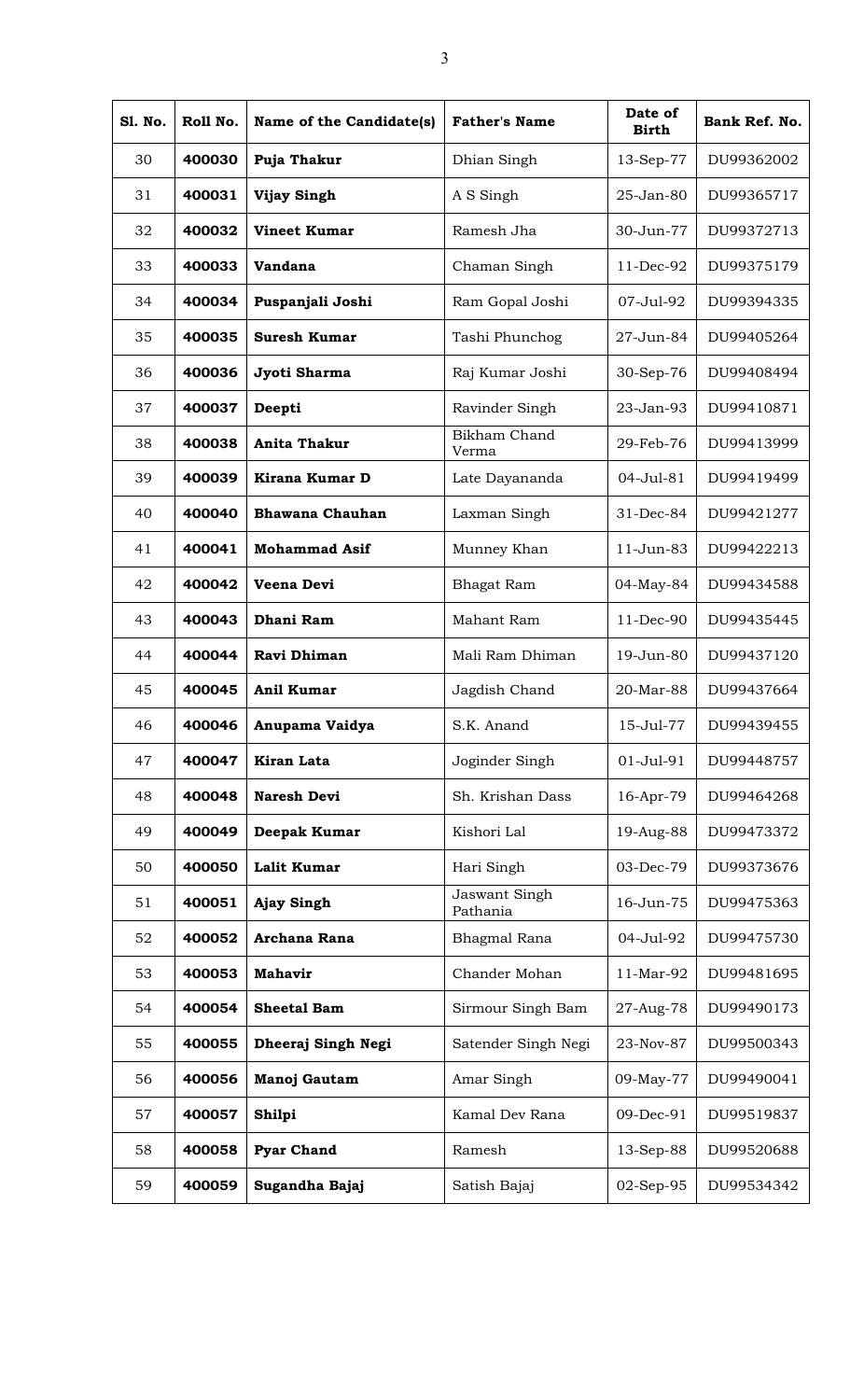| <b>S1. No.</b> | Roll No. | Name of the Candidate(s) | <b>Father's Name</b>     | Date of<br><b>Birth</b> | Bank Ref. No. |
|----------------|----------|--------------------------|--------------------------|-------------------------|---------------|
| 60             | 400060   | Jayendra Kumar Singh     | Late Sh.Jaswant<br>Singh | 15-Aug-73               | DU99535425    |
| 61             | 400061   | <b>Ravinder Singh</b>    | Jeet Singh               | 26-Apr-76               | DU99544344    |
| 62             | 400062   | <b>Mrinalini</b>         | Yash Pal                 | $11$ -May-80            | DU99545179    |
| 63             | 400063   | Monika                   | Masih Charan             | 04-Mar-84               | DU99545890    |
| 64             | 400064   | <b>Binay Kumar Singh</b> | Birendra Singh           | 30-Dec-92               | DU99548750    |
| 65             | 400065   | Sajjan Kumar             | Ram Singh                | 20-Aug-85               | DU99562579    |
| 66             | 400066   | <b>Vivek Guleria</b>     | Sohan Singh              | 17-Oct-94               | DU99564185    |
| 67             | 400067   | Priyamvada Singh         | Vibhuti Singh            | 26-Aug-94               | DU99566091    |
| 68             | 400068   | Priya                    | Vinod Kumar              | 26-Apr-94               | DU99574070    |
| 69             | 400069   | Gaurav Awasthi           | Janak Raj Awasthi        | 27-Dec-87               | DU99583534    |
| 70             | 400070   | Anu Thakur               | Raghubir Singh           | 29-Oct-78               | DU99586243    |
| 71             | 400071   | Sandhya Singh            | Vindhyachal Singh        | 03-Jan-88               | DU99590745    |
| 72             | 400072   | <b>Halke Bhai</b>        | Bihari Patel             | 12-Aug-87               | DU99591237    |
| 73             | 400073   | Vijay Kumar              | Narpali                  | 10-May-82               | DU99598219    |
| 74             | 400074   | Pawan Kumar              | Ram Gopal                | 09-Aug-84               | DU99602967    |
| 75             | 400075   | <b>Vijay Singh</b>       | Arjun Singh              | 01-May-80               | DU99615520    |
| 76             | 400076   | Sanjay Kumar             | <b>Bhadar Singh</b>      | 28-Sep-73               | DU99618151    |
| 77             | 400077   | <b>Uttam Pradhan</b>     | Bishnupada Pradhan       | 04-Nov-90               | DU99619301    |
| 78             | 400078   | Nidhi Sharma             | Surinder Kumar           | 25-Apr-87               | DU99620311    |
| 79             | 400079   | Deepak                   | Amar Prakash             | 23-Apr-80               | DU99620419    |
| 80             | 400080   | <b>Amit Kumar Sen</b>    | Pradip Kumar Sen         | 14-Oct-86               | DU99621498    |
| 81             | 400081   | <b>Mandeep Kumar</b>     | Dharampal                | 22-Jan-86               | DU99624073    |
| 82             | 400082   | <b>Ashok Kumar</b>       | Mahant Ram               | 20-Mar-76               | DU99624681    |
| 83             | 400083   | Sonia Thakur             | N S Thakur               | 25-Aug-76               | DU99631740    |
| 84             | 400084   | <b>Vishal</b>            | Ved Prakash              | 19-Mar-92               | DU99631921    |
| 85             | 400085   | <b>Kanchan Verma</b>     | Prem Nath Verma          | 19-Apr-81               | DU99638303    |
| 86             | 400086   | Deepak                   | Shakti Chand             | 29-Jul-92               | DU99645234    |
| 87             | 400087   | Diksha Pathania          | Daljeet Singh            | 11-Nov-94               | DU99649769    |
| 88             | 400088   | <b>Bimla Sharma</b>      | Lalman Ram Sharma        | 18-Jun-74               | DU99654296    |
| 89             | 400089   | Anita Kanwar             | <b>B.S.Kanwar</b>        | 13-Sep-85               | DU99660669    |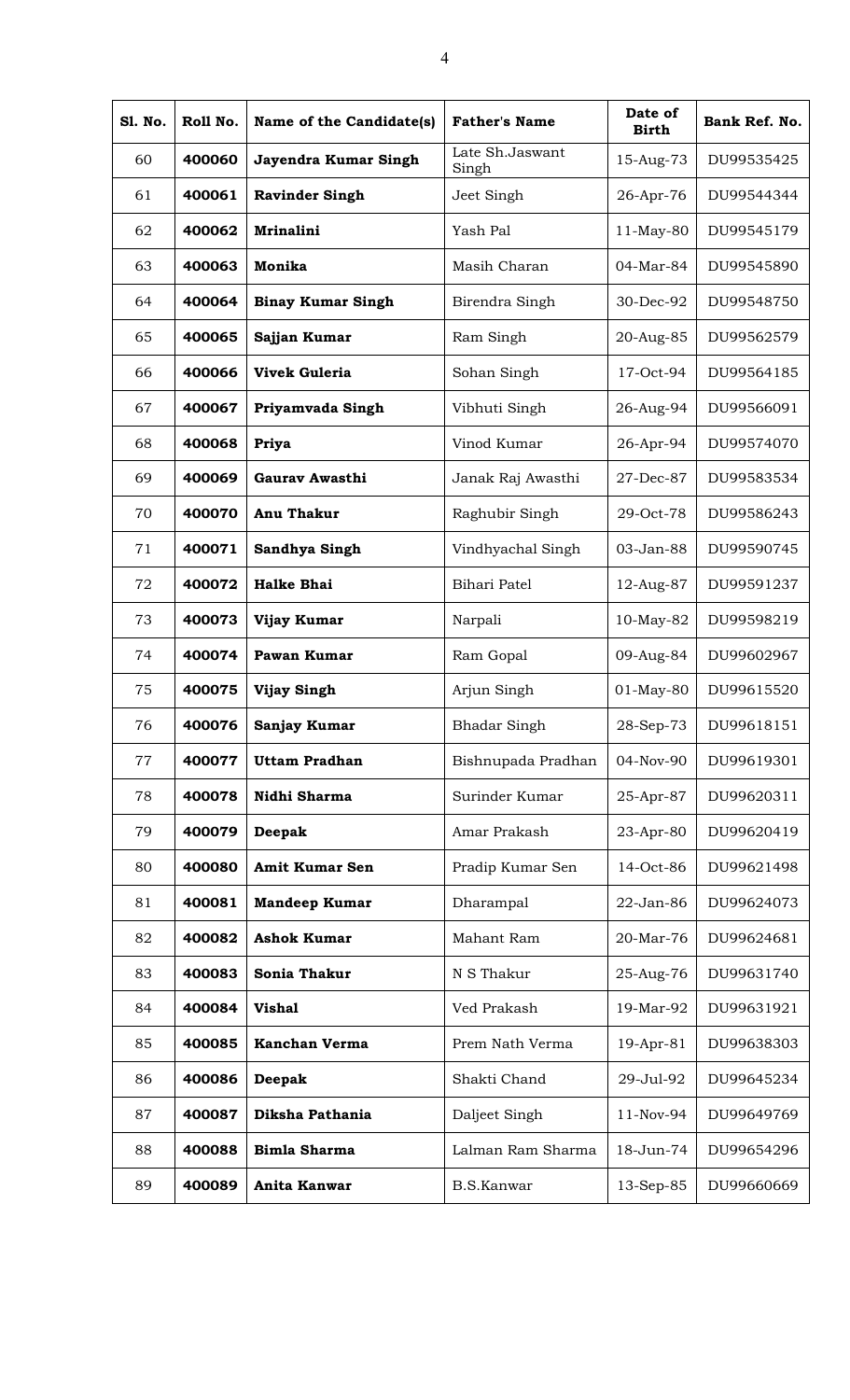| S1. No. | Roll No. | Name of the Candidate(s)  | <b>Father's Name</b>      | Date of<br><b>Birth</b> | Bank Ref. No. |
|---------|----------|---------------------------|---------------------------|-------------------------|---------------|
| 90      | 400090   | <b>Kavita</b>             | Ramphal                   | 15-Jul-89               | DU99660510    |
| 91      | 400091   | Meenakshi Gupta           | Raghunath Gupta           | 26-Jan-74               | DU99662080    |
| 92      | 400092   | <b>Amit Kumar Rathore</b> | Lala Ram Rathore          | 14-May-80               | DU99689623    |
| 93      | 400093   | Manju Devi                | Kirpal Chand              | 06-Oct-93               | DU99691084    |
| 94      | 400094   | <b>Punam Thakur</b>       | Baldev Raj                | 12-Sep-82               | DU99699958    |
| 95      | 400095   | Dr. Pawan Kumar Saini     | Sh. Sohan Lal Saini       | 01-Jan-78               | DU99702978    |
| 96      | 400096   | Sapna Devi                | Sh. Ramesh Chand          | 19-May-88               | DU99704652    |
| 97      | 400097   | Manjula                   | Hemant Thakur             | 13-Jun-81               | DU99704776    |
| 98      | 400098   | Saravanakumar             | Sundaram                  | 22-May-87               | DU99710662    |
| 99      | 400099   | Rachana Devi Patyal       | Mehar Singh Patyal        | 31-May-75               | DU99725955    |
| 100     | 400100   | Shiwani Mehta             | Jitender Kumar<br>Mehta   | 06-Mar-74               | DU99735121    |
| 101     | 400101   | Lata Thakur               | Durga Singh               | 09-Jan-87               | DU99735395    |
| 102     | 400102   | More Balaji Kondiba       | Kondiba                   | 15-Aug-78               | DU99744534    |
| 103     | 400103   | <b>Amit Jaswal</b>        | Kewal Singh Jaswal        | 11-May-89               | DU99750292    |
| 104     | 400104   | <b>Shukal Kumar</b>       | Hari Ram                  | 03-Nov-89               | DU99755420    |
| 105     | 400105   | <b>Rustam Ansari</b>      | Kitabuddin Ansari         | 15-Dec-82               | DU99758214    |
| 106     | 400106   | Amit                      | Ashok Kumar               | 15-Feb-92               | DU99760345    |
| 107     | 400107   | <b>Mamta Sharma</b>       | Sh. Tulsi Ram<br>Sharma   | 23-Jun-75               | DU99780976    |
| 108     | 400108   | Nisha Kumari              | Mr. Madan Lal             | 07-Apr-92               | DU99783886    |
| 109     | 400109   | <b>Deepak Chandel</b>     | Sh. Devi Chand<br>Chandel | 25-Jul-76               | DU99786220    |
| 110     | 400110   | Jyoti                     | Shri Ashok Kumar          | 15-Oct-79               | DU99786861    |
| 111     | 400111   | Yogita Jyoti              | B.L. Verma                | 10-Jun-77               | DU99789375    |
| 112     | 400112   | Pranita Gaurav            | Ramendra Prasad<br>Gaurav | 01-Mar-93               | DU99790342    |
| 113     | 400113   | Hukami Dutt               | Julfia                    | 13-Nov-74               | DU99799800    |
| 114     | 400114   | <b>Mohit Kumar</b>        | Late Nagender Pal         | 14-Aug-88               | DU99816258    |
| 115     | 400115   | <b>Timir Pal</b>          | Sanat Kr Pal              | 03-Feb-81               | DU99822187    |
| 116     | 400116   | Nandini Pal               | Swapan Sikdar             | 24-Jan-85               | DU99822721    |
| 117     | 400117   | <b>Mamta Thakur</b>       | Kanwar Guldev<br>Chand    | 03-Mar-78               | DU99823229    |
| 118     | 400118   | Himani                    | Nagender                  | 27-Mar-91               | DU99838643    |
| 119     | 400119   | Meena Kumari              | Ashwani Kumar             | 22-Oct-78               | DU99839047    |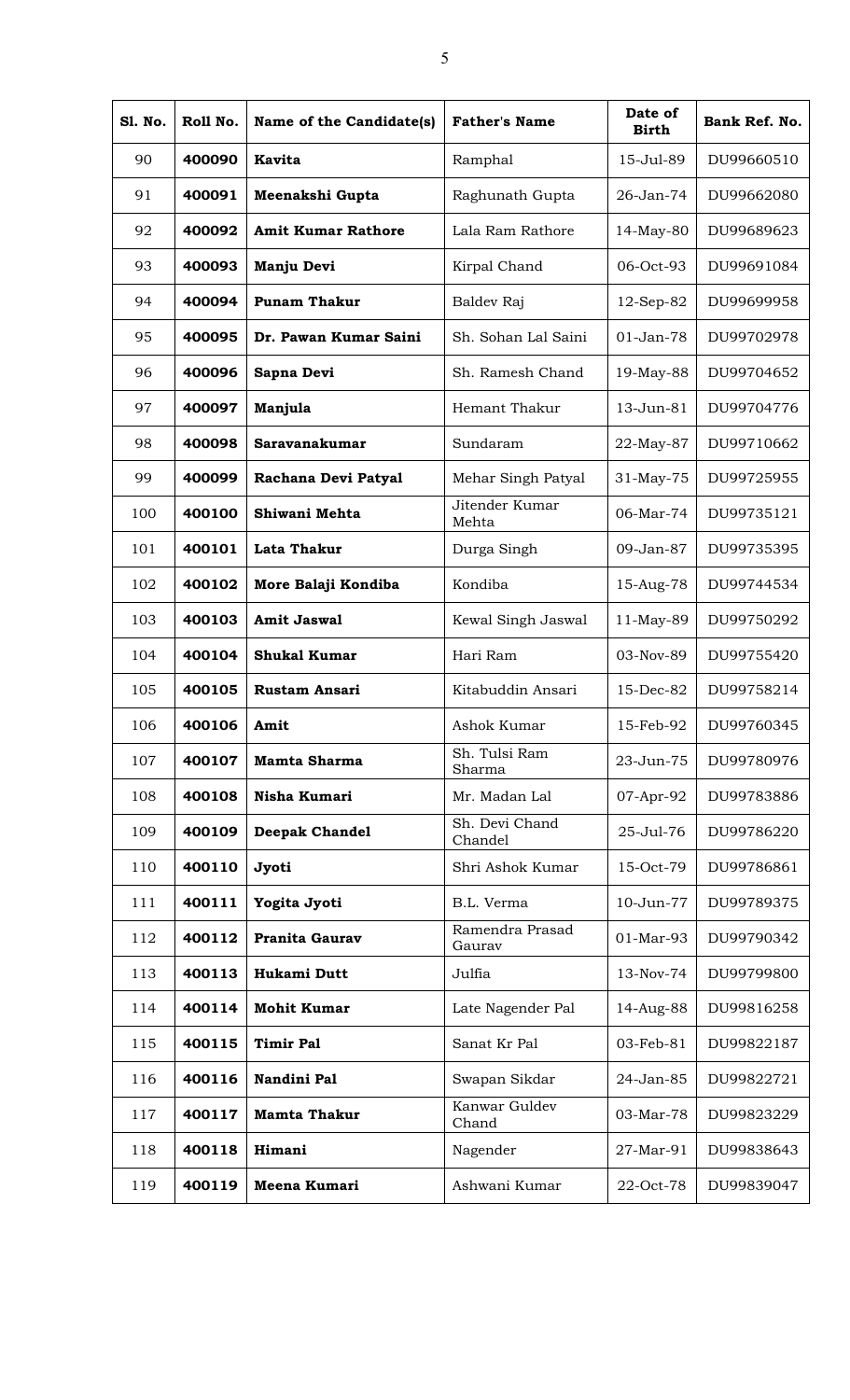| <b>S1. No.</b> | Roll No. | Name of the Candidate(s)    | <b>Father's Name</b> | Date of<br><b>Birth</b> | Bank Ref. No. |
|----------------|----------|-----------------------------|----------------------|-------------------------|---------------|
| 120            | 400120   | Vinayak Wadhwa              | Suresh Wadhwa        | 13-Oct-90               | DU99864530    |
| 121            | 400121   | <b>Majhar Ali</b>           | Mohammad Asgar Ali   | 18-Jul-91               | DU99873791    |
| 122            | 400122   | <b>Manisha Kumari</b>       | Pritam Chand         | 16-Jan-91               | DU99877445    |
| 123            | 400123   | Shivani Vashisht            | Devinder Pal         | 26-Feb-87               | DU99881084    |
| 124            | 400124   | <b>Harsh Chabra</b>         | Shankar Chabra       | 04-Jul-93               | DU99884049    |
| 125            | 400125   | Devanand                    | Saran Dass           | 18-Jul-78               | DU99891878    |
| 126            | 400126   | Seema Sharma                | Kameshwar Sharma     | 12-May-75               | DU99910389    |
| 127            | 400127   | Hemlata                     | Sh. Prem Lal         | 29-Oct-83               | DU99850021    |
| 128            | 400128   | Geetanjali                  | Karam Chand          | 30-Oct-87               | DU99924356    |
| 129            | 400129   | <b>Ishwar Sharma</b>        | Shanker Sharma       | 15-Oct-88               | DU99929532    |
| 130            | 400130   | Saba Khan                   | Abdul Samad Khan     | 20-May-91               | DU99934808    |
| 131            | 400131   | <b>Manish Kumar</b>         | Krishan Kumar        | 01-Nov-91               | DU99936014    |
| 132            | 400132   | <b>Navita Walia</b>         | Pritam Chand         | 20-Feb-93               | DU99952099    |
| 133            | 400133   | Ranju Bala                  | Krishan Chand        | 14-Mar-90               | DU99952973    |
| 134            | 400134   | <b>Reeta Devi</b>           | Durgu Ram            | 07-Nov-76               | DU99963278    |
| 135            | 400135   | <b>Naveen Jhouta</b>        | Swaraj Singh         | 15-Apr-83               | DU00020946    |
| 136            | 400136   | Karuna Sharma               | Daya Krishan         | 12-May-74               | DU00029844    |
| 137            | 400137   | Neha Rani                   | Ramesh Kumar         | 27-Mar-86               | DU99978614    |
| 138            | 400138   | Shyama Kumari               | T.R. Sharma          | 15-Jan-78               | DU00035021    |
| 139            | 400139   | <b>Vishal Bahadur Singh</b> | Anjani Kumar Singh   | 01-Jun-78               | DU00038024    |
| 140            | 400140   | Mamta Kumari                | Bihari Lal           | 15-Nov-80               | DU00041045    |
| 141            | 400141   | <b>Chhering Yuron</b>       | Tandup Namgyal       | 08-Mar-88               | DU00041167    |
| 142            | 400142   | Pawan Kumar                 | Sita Ram             | 09-May-75               | DUA0001652    |
| 143            | 400143   | Pratima Gupta               | Gian Chand Gupta     | 20-Jul-77               | DUA0001928    |
| 144            | 400144   | <b>Suresh Kumar</b>         | Umed Singh           | 07-Nov-78               | DUA0007228    |
| 145            | 400145   | Deepika Rani                | Krishan Kumar        | 05-Nov-94               | DUA0008388    |
| 146            | 400146   | <b>Kamlesh Thakur</b>       | Ranjeet Singh        | 25-Apr-79               | DUA0012397    |
| 147            | 400147   | <b>Mamta Rani</b>           | Same Singh           | 06-May-83               | DUA0021240    |
| 148            | 400148   | Antima Bala                 | Gurmel Singh         | 31-Jul-84               | DUA0030486    |
| 149            | 400149   | <b>Vishal Singh</b>         | Pratap Singh Thakur  | 24-May-82               | DUA0044621    |